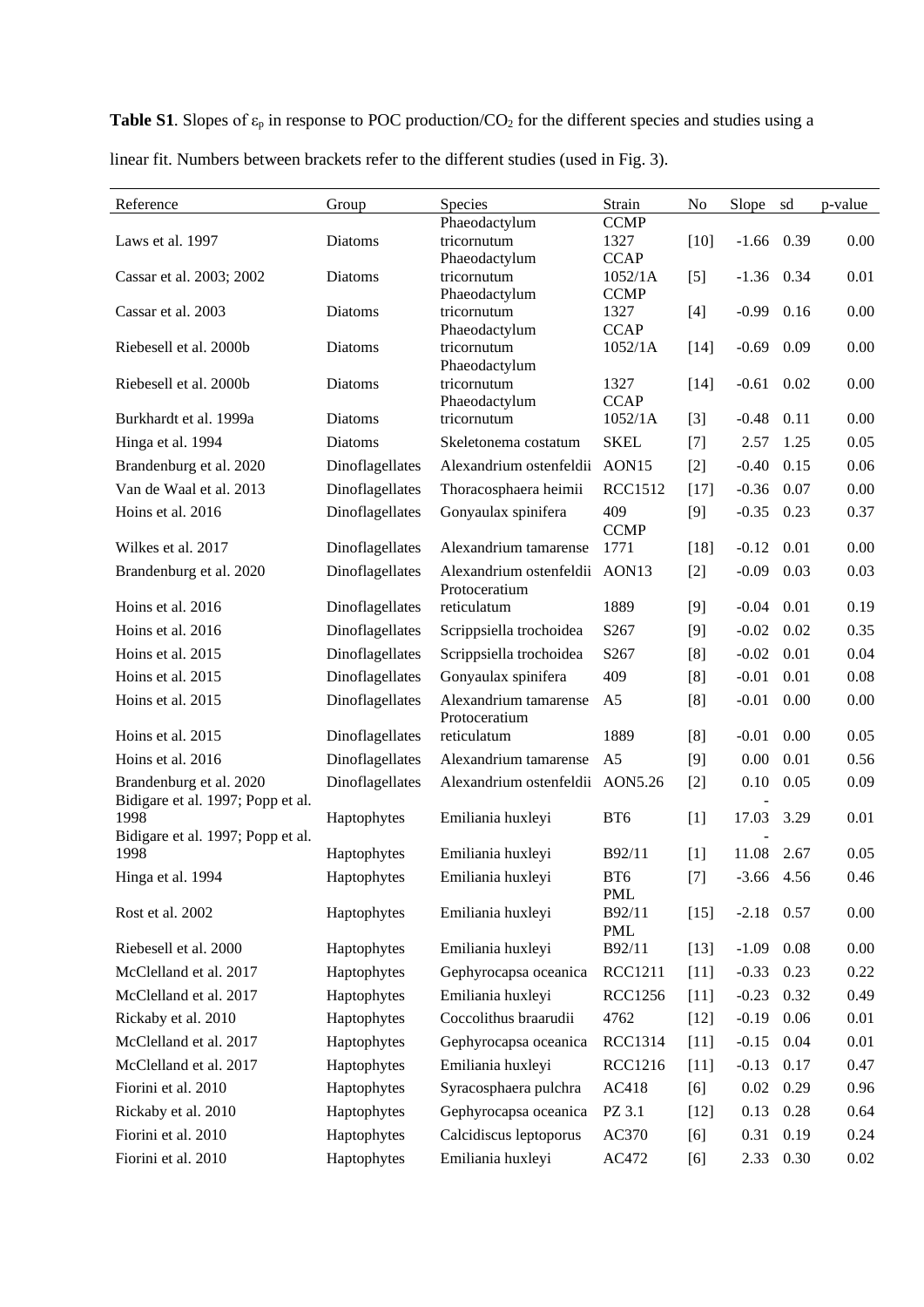**Table S2**. Model results for haptophytes.

| <b>Model</b>              | <b>AIC</b> | <b>BIC</b> |
|---------------------------|------------|------------|
| Limitation                | 764        | 791        |
| $CO2$ manipulation        | 757        | 784        |
| <b>Culturing Approach</b> | 775        | 803        |
| Light dark cycle          | 711        | 738        |

**Table S3**. Model results for diatoms.

| <b>Model</b>              | <b>AIC</b> | <b>BIC</b> |
|---------------------------|------------|------------|
| Limitation                | 609        | 639        |
| $CO2$ manipulation        | 600        | 625        |
| <b>Culturing Approach</b> | 604        | 623        |
| Light dark cycle          | 633        | 657        |

**Table S4**. Model results for dinoflagellates.

| <b>Model</b>              | <b>AIC</b> | <b>BIC</b> |
|---------------------------|------------|------------|
| Limitation                | 551        | 575        |
| $CO2$ manipulation        | 531        | 555        |
| <b>Culturing Approach</b> | 490        | 520        |
| Light dark cycle          | 527        | 546        |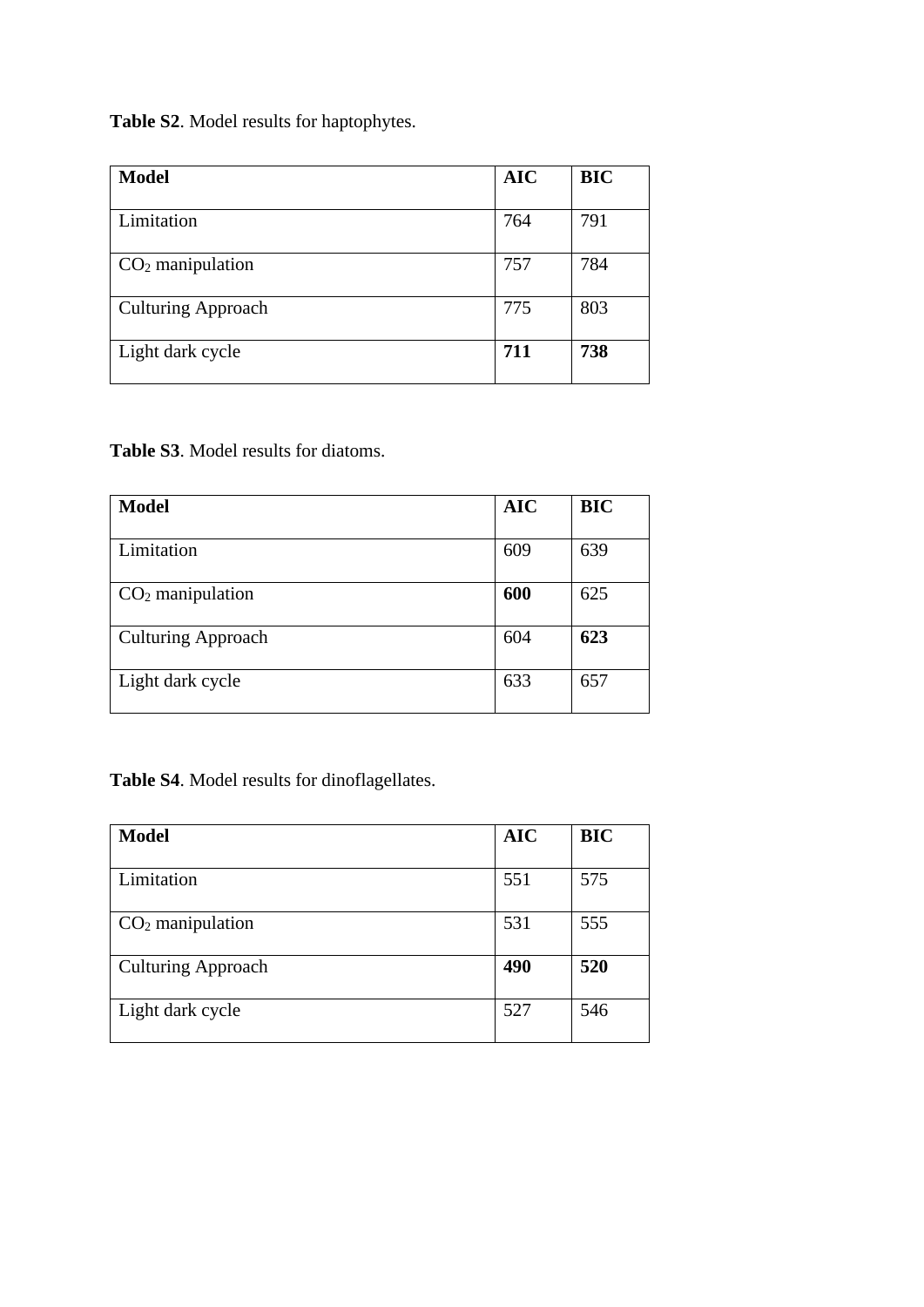**Table S5**. Slopes of  $\varepsilon_p$  in response to  $\mu_i/CO_2$  for the different species and studies using a linear fit.

| Reference                                              | Group           | <b>Species</b>                             | Strain                     | No     | Slope       | sd               | $p$ -value |
|--------------------------------------------------------|-----------------|--------------------------------------------|----------------------------|--------|-------------|------------------|------------|
| Popp et al. 1998                                       | Diatoms         | Prorosira glacialis                        | CCMP980                    | $[13]$ | $-1019$     | 365              | 0.04       |
| Hinga et al. 1994                                      | Diatoms         | Skeletonema costatum<br>Phaeodactylum      | <b>SKEL</b><br><b>CCAP</b> | [8]    | $-25$       | 7                | 0.00       |
| Cassar et al. 2003; 2002                               | Diatoms         | tricornutum<br>Phaeodactylum               | 1052/1A<br><b>CCAP</b>     | [6]    | $-10$       | 3                | 0.01       |
| Riebesell et al. 2000b                                 | Diatoms         | tricornutum<br>Phaeodactylum               | 1052/1A<br><b>CCMP</b>     | $[16]$ | $-10$       | $\mathbf{1}$     | 0.00       |
| Laws et al. 1997                                       | Diatoms         | tricornutum<br>Phaeodactylum               | 1327                       | $[11]$ | $-8$        | $\mathfrak{2}$   | 0.00       |
| Riebesell et al. 2000b                                 | Diatoms         | tricornutum<br>Phaeodactylum               | 1327<br><b>CCMP</b>        | $[16]$ | $\text{-}8$ | $\boldsymbol{0}$ | 0.00       |
| Cassar et al. 2003                                     | Diatoms         | tricornutum                                | 1327                       | $[5]$  | $-8$        | $\mathbf{1}$     | 0.00       |
| Burkhardt et al. 1999b                                 | Diatoms         | Thalassiosira weissflogii<br>Phaeodactylum | <b>CCAP</b>                | $[4]$  | $-4$        | 1                | 0.05       |
| Burkhardt et al. 1999a                                 | Diatoms         | tricornutum                                | 1052/1A                    | $[3]$  | $-4$        | $\mathbf{1}$     | 0.00       |
| Burkhardt et al. 1999b                                 | <b>Diatoms</b>  | Skeletonema costatum<br>Alexandrium        |                            | $[4]$  | $-3$        | $\overline{4}$   | 0.50       |
| Brandenburg et al. 2020                                | Dinoflagellates | ostenfeldii<br>Alexandrium                 | AON5.26                    | $[2]$  | $-903$      | 316              | 0.05       |
| Brandenburg et al. 2020                                | Dinoflagellates | ostenfeldii                                | AON15                      | $[2]$  | $-831$      | 456              | 0.14       |
| Hoins et al. 2016                                      | Dinoflagellates | Gonyaulax spinifera                        | 409<br><b>CCMP</b>         | $[10]$ | $-583$      | 9                | 0.01       |
| Wilkes et al. 2017                                     | Dinoflagellates | Alexandrium tamarense<br>Alexandrium       | 1771                       | $[20]$ | $-539$      | 68               | 0.00       |
| Brandenburg et al. 2020                                | Dinoflagellates | ostenfeldii<br>Protoceratium               | AON13                      | $[2]$  | $-265$      | 78               | 0.03       |
| Hoins et al. 2016                                      | Dinoflagellates | reticulatum                                | 1889                       | $[10]$ | $-133$      | 33               | 0.16       |
| Van de Waal et al. 2013                                | Dinoflagellates | Thoracosphaera heimii                      | <b>RCC1512</b>             | $[19]$ | $-102$      | 21               | 0.00       |
| Hoins et al. 2016                                      | Dinoflagellates | Scrippsiella trochoidea                    | S267                       | $[10]$ | $-73$       | 68               | 0.35       |
| Hoins et al. 2015                                      | Dinoflagellates | Alexandrium tamarense                      | A <sub>5</sub>             | [9]    | $-34$       | $\overline{4}$   | 0.00       |
| Hoins et al. 2015                                      | Dinoflagellates | Scrippsiella trochoidea                    | S267                       | $[9]$  | $-34$       | 14               | 0.03       |
| Hoins et al. 2015                                      | Dinoflagellates | Gonyaulax spinifera<br>Protoceratium       | 409                        | $[9]$  | $-30$       | 25               | 0.26       |
| Hoins et al. 2015                                      | Dinoflagellates | reticulatum                                | 1889                       | $[9]$  | $-20$       | 22               | 0.37       |
| Hoins et al. 2016<br>Bidigare et al. 1997; Popp et al. | Dinoflagellates | Alexandrium tamarense A5                   |                            | $[10]$ | $18\,$      | $26\,$           | 0.53       |
| 1998                                                   | Haptophytes     | Emiliania huxleyi                          | BT6                        | $[1]$  | $-141$      | 27               | 0.01       |
| Hinga et al. 1994<br>Bidigare et al. 1997; Popp et al. | Haptophytes     | Emiliania huxleyi                          | BT6                        | [8]    | $-109$      | 37               | 0.03       |
| 1998                                                   | Haptophytes     | Emiliania huxleyi                          | B92/11                     | $[1]$  | $-92$       | $22\,$           | 0.05       |
| Rickaby et al. 2010                                    | Haptophytes     | Coccolithus braarudii                      | 4762                       | $[14]$ | $-42$       | 12               | $0.00\,$   |
| Fiorini et al. 2010                                    | Haptophytes     | Syracosphaera pulchra                      | AC418<br><b>PML</b>        | $[7]$  | $-19$       | 82               | 0.84       |
| Rost et al. 2002                                       | Haptophytes     | Emiliania huxleyi                          | B92/11                     | $[17]$ | $-19$       | $\sqrt{5}$       | 0.00       |
| McClelland et al. 2017                                 | Haptophytes     | Coccolithus pelagicus                      | cp                         | $[12]$ | $-14$       | 5                | 0.03       |
| McClelland et al. 2017                                 | Haptophytes     | Gephyrocapsa oceanica                      | <b>RCC1314</b>             | $[12]$ | $-7$        | $\overline{c}$   | 0.01       |
| McClelland et al. 2017                                 | Haptophytes     | Gephyrocapsa oceanica                      | <b>RCC1211</b><br>PML      | $[12]$ | $-7$        | $\mathfrak{Z}$   | 0.11       |
| Riebesell et al. 2000                                  | Haptophytes     | Emiliania huxleyi                          | B92/11                     | $[15]$ | $-6$        | $\mathbf{1}$     | 0.00       |

Numbers between brackets refer to the different studies (used in Fig. S1).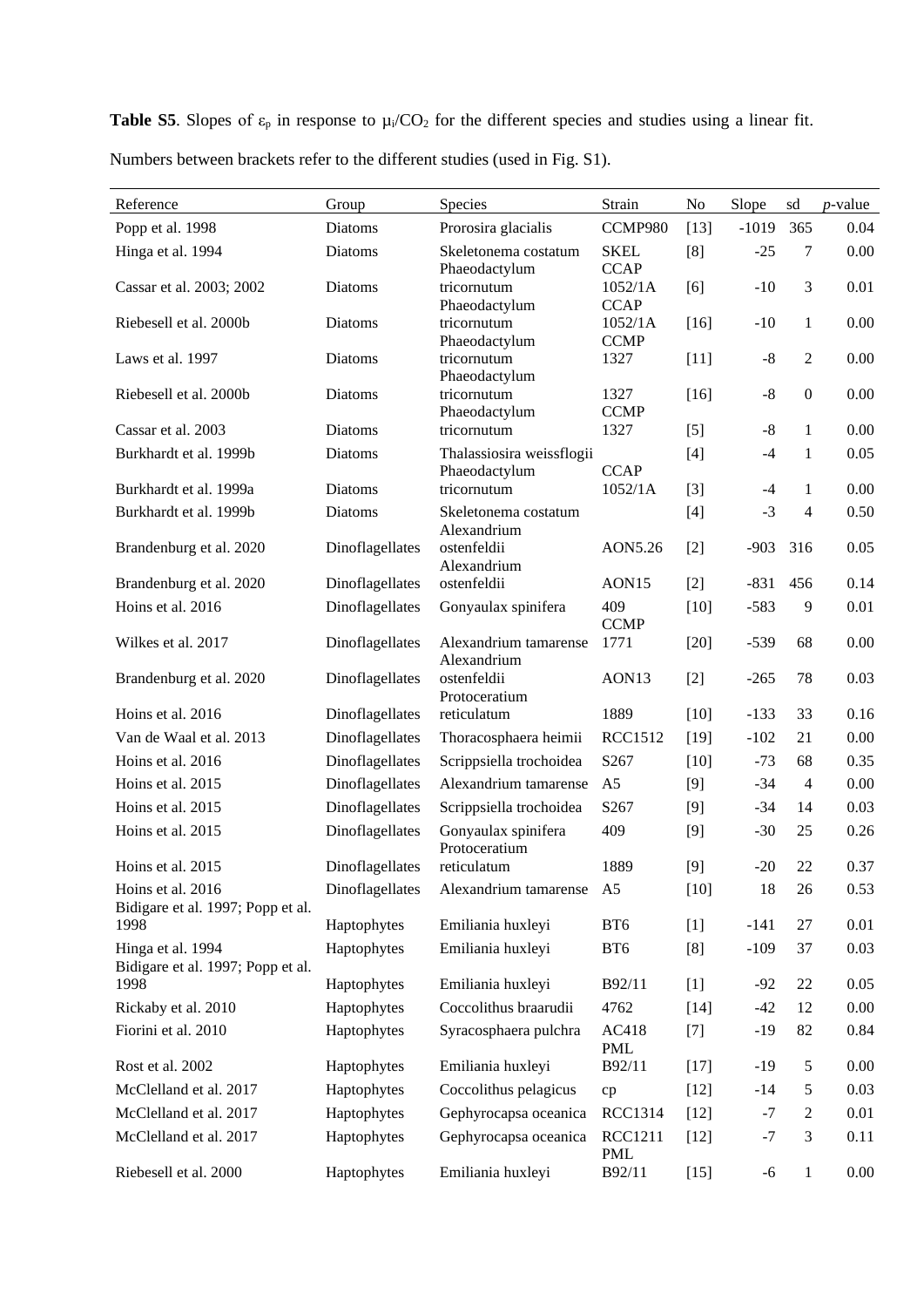| McClelland et al. 2017 | Haptophytes        | Emiliania huxleyi            | RCC1256 | [12]     | $-5$           |    | 0.21 |
|------------------------|--------------------|------------------------------|---------|----------|----------------|----|------|
| McClelland et al. 2017 | Haptophytes        | Emiliania huxleyi            | RCC1216 | 121      | $-2$           |    | 0.46 |
| Fiorini et al. 2010    | <b>Haptophytes</b> | Calcidiscus leptoporus       | AC370   | [7]      |                |    | 0.83 |
| Rickaby et al. 2010    | Haptophytes        | Gephyrocapsa oceanica PZ 3.1 |         | [ $14$ ] | $\overline{5}$ | 10 | 0.15 |
| Fiorini et al. 2010    | Haptophytes        | Emiliania huxleyi            | AC472   | [7]      | 53.            | 15 | 0.07 |



**Figure S1.** Slopes of  $\varepsilon_p$  in response to  $\mu_i/CO_2$  supply for the different species and studies using a linear fit. Numbers between brackets refer to the different studies (Table S5). Blue dots represent diatoms, orange triangles dinoflagellates, and red squares haptophytes. Significance is indicated by the asterisks (\*\*\* P<0.001, \*\* P<0.01, \* P<0.05).